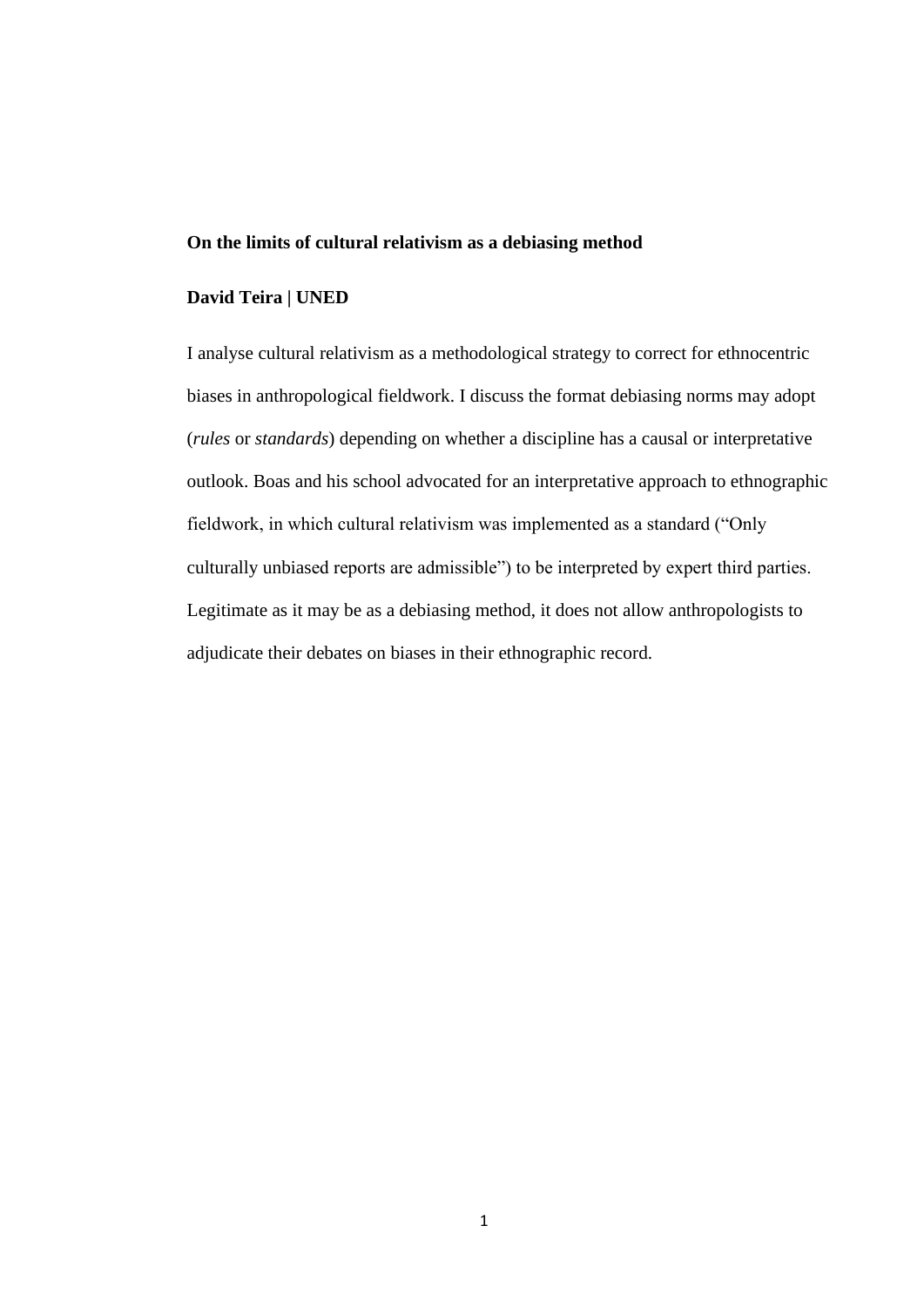### 1. Cultural Relativism as a Debiasing Procedure

Philosophers of science have extensively debated cultural relativism for already more than half a century (Koskinen 2019). The consensual view is that it is only legitimate as a method to control for ethnocentrism in anthropological fieldwork, and objectionable in every other respect (e.g., about human rights). For gathering data in the field, anthropologists usually rely on *participant observation*, taking active part in the ways of life under study while keeping a record of what goes on. The methodological challenge of participant observation is that there is no pre-established study protocol with closed research questions and data-collection procedures: the questions addressed and the necessary data are usually articulated throughout the observation process (Zahle 2013).

In this context, cultural relativism is a prescription for the anthropologist to suspend her own judgments in order to prevent the contamination of her fieldwork records with her native culture's values. From a methodological standpoint, ethnocentrism would be a potential bias for the anthropologist and cultural relativism the debiasing device that should control for it. I am going to argue that cultural relativism is a legitimate but ineffective bias correction, as endless controversies among anthropologists illustrate. More precisely, cultural relativism is a methodological prescription articulated in a way that makes impossible to adjudicate whether the data are actually biased and in which way they should be corrected.

I will discuss first, in the following section, how the cognitive bias of the research participants interferes in the data gathering process, and how researchers in different scientific fields have learnt to control for these biases with several rules of thumb. Drawing on an

 $\mathfrak{p}$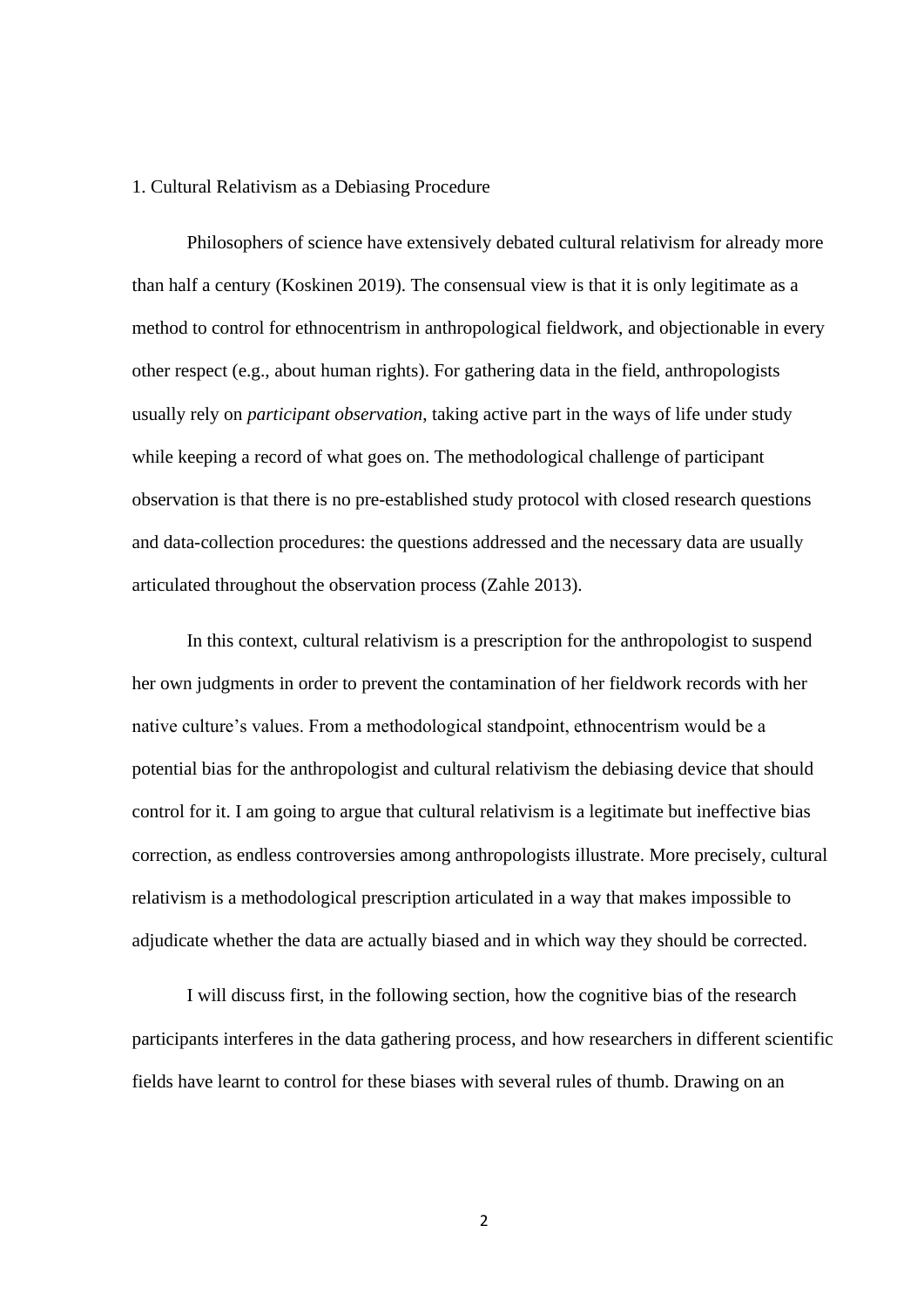established distinction among legal philosophers, I will argue next that these rules of thumb can be rendered into methodological prescriptions with two different formats: rules and standards. If biases are understood as causal interferences in the data gathering process, debiasing norms are better articulated as rules –norms of the conditional form *if X, then Y*. Interpretative methods, like participant observation in anthropology, do not fit well with a causal understanding of biases, and debiasing norms are instead articulated as standards – general prescriptions that experts should interpret on a case by case basis.

In section 3, I will discuss how cultural relativism emerged within a non-causal approach to anthropological fieldwork inaugurated by Franz Boas and his school. They established it as a professional norm among anthropologists with a view to fighting ethnocentrism, articulating it as a standard of the form "Only culturally unbiased reports are admissible". Despite the institutional success of this norm (widely endorsed by the major scholarly societies in the field), anthropologists have not agreed so far on how to interpret it in order to adjudicate conflicts about biased evidence. In section 4, I will discuss several debates on ethnocentrism in a leading anthropology journal to show cultural relativism is a completely ineffective methodological norm when it comes to close a controversy. In the fifth and final section, I will discuss why, despite its lack of effectiveness, cultural relativism may not hinder the progress of anthropology. On the one hand, it may work better as a guideline for correct reporting than an actual debiasing method. On the other hand, since most anthropologists do not aggregate evidence to ground far-reaching theories, they may not need to standardize their controls for bias (as it happens in other scientific fields).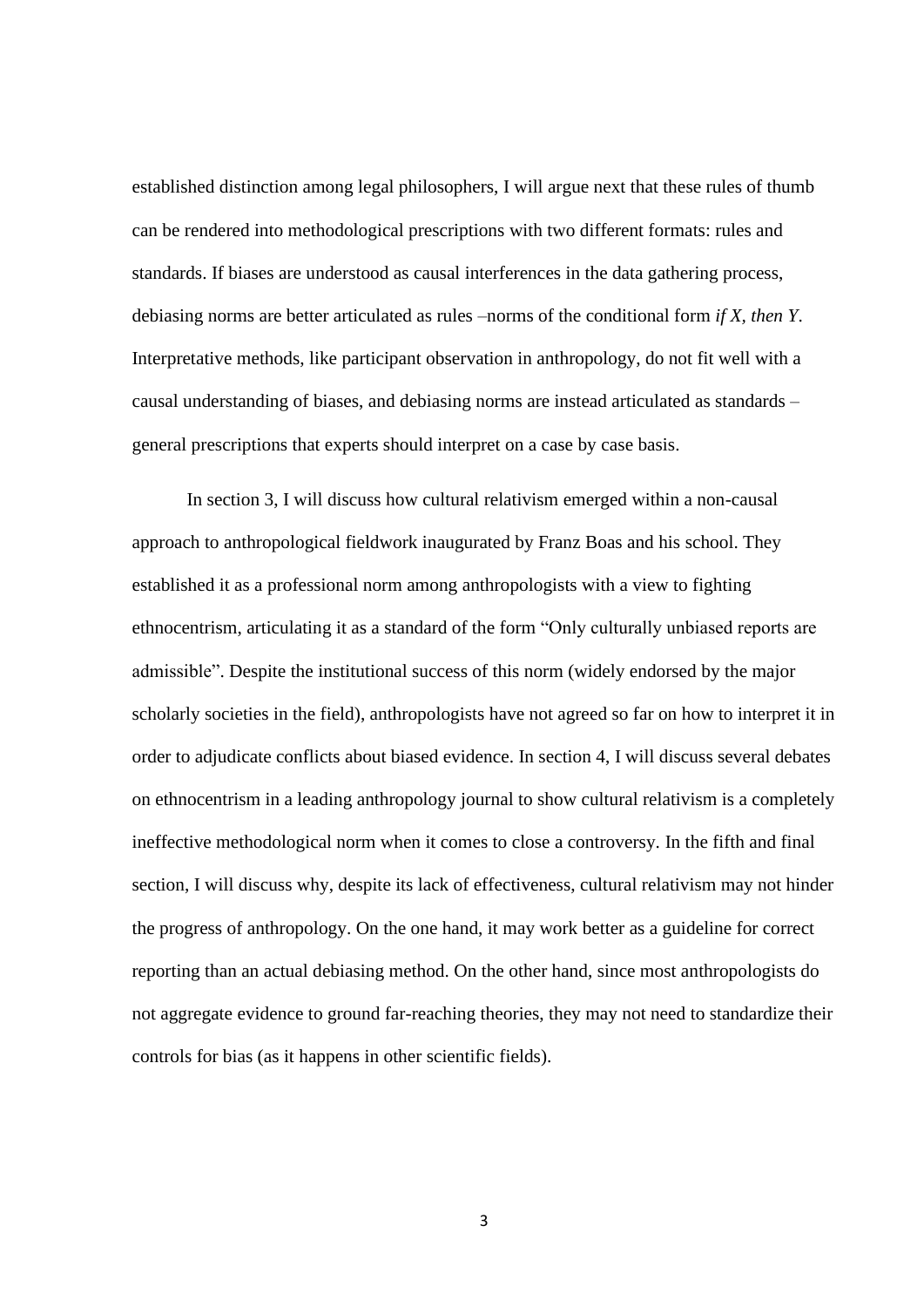### 2. Biases: Causes or Misinterpretations

Let me informally introduce the concept of cognitive bias. When we speak of an unbiased estimator in statistics, we refer to the difference between this estimator's expected value and the true value of the parameter being estimated. If we are interested in the latter, we want this difference to be zero. The problem with most sources of evidence is that we do not know the true value of the variable under investigation: the evidence collected should yield our best approximation. However, if there is some systematic interference in the data collection process, we will say that the evidence is biased and will not ground sound inferences about the truths under investigation. How can we know, without begging the principle, that there is a bias without knowing the true value?

Psychologists have documented a general tendency to incur all sorts of unintentional biases in our dealings with empirical data. Knowing the true value a given cognitive process should yield, psychologists have constructed many experimental setups in which subjects, unaware of the true value, try to reach it drawing on the available evidence. One particularly interesting instance is our general selectivity in the treatment of evidence: we tend to handle data in a way that, for instance, does not give equal weight to evidence favourable and unfavourable for our preferences. This is called the *confirmation bias* and it is a solid experimental regularity. Different psychological mechanisms have been hypothesized in order to account for confirmation biases (Weber and Johnson 2009): e.g., affective influences on cognitive operations on beliefs; limitations of our information-processing capacities; conflicts between conscious and unconscious information-processing mechanisms, etc. However, like with most other biases, there is no agreement on the on the explanatory mechanism for the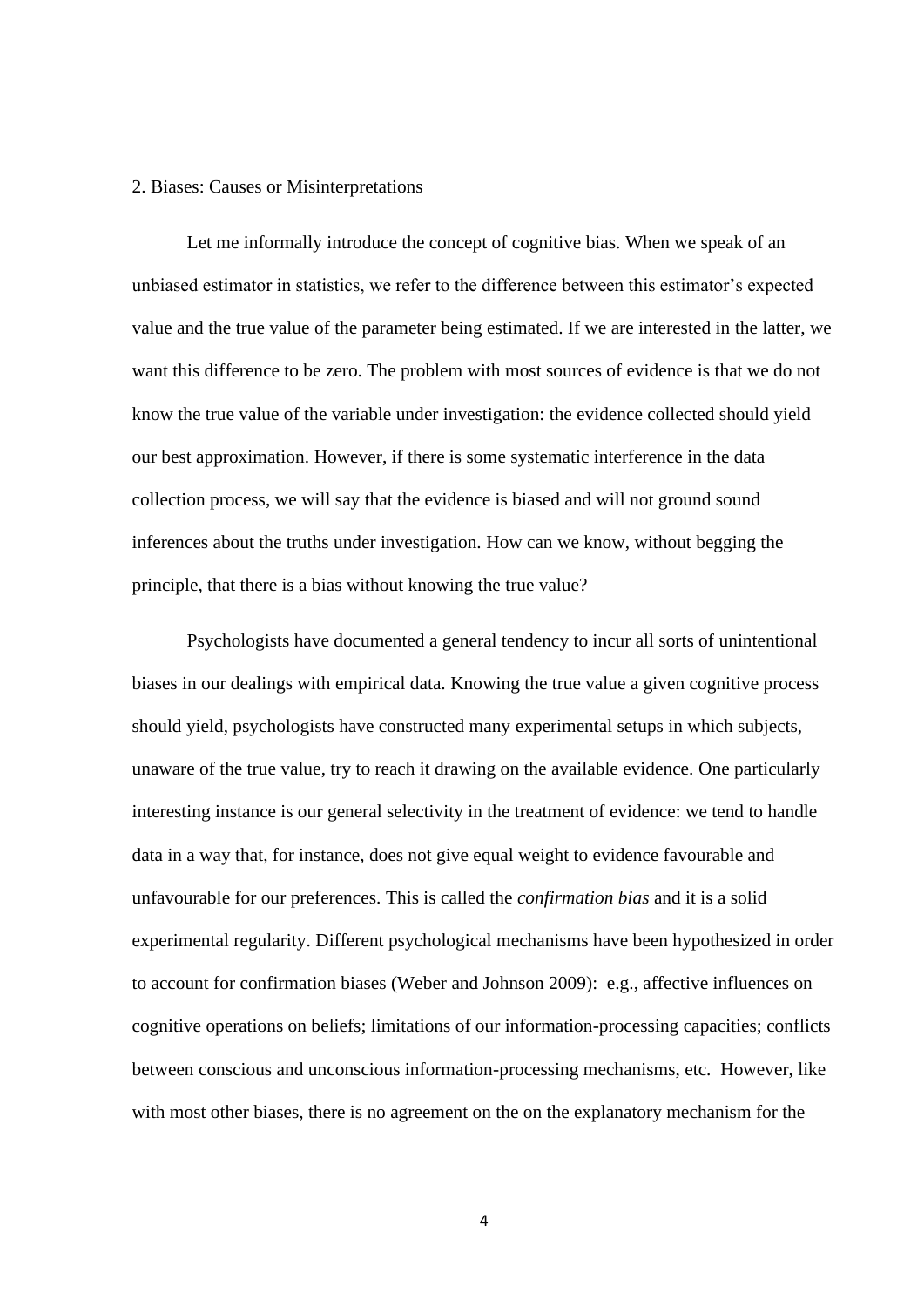confirmation bias. And, consequently, there is nothing like a consensual unified theory about cognitive biases. What psychologists have is a catalogue of experiments on biases probing different cognitive resources (e.g., attention, encoding and evaluation of data, memory). In these experiments, biases emerge regularly as systematic deviations from a benchmark value. From the standpoint of psychology, biases are thus solid experimental regularities.

Scientists suffer from cognitive biases when they gather evidence, developing methodological checks to correct them (Fugelsang et al. 2004). Experimentalists in different fields have detected practices that yield systematic deviations from what turns out to be the true value. By trial and error, they have also found methods for the correction of such biases in their data gathering processes. Think for instance of blinding: masking treatments in an experiment so that the participants cannot ascertain which one they are giving or receiving. Inquisitors apparently used blinding in witchcraft trials, but it was Lavoisier who systematized it as an experimental control at the end of the 18<sup>th</sup> century. Lavoisier was part of a committee testing the therapeutic efficacy of animal magnetism, a controversial intervention advocated by the German physician Franz Anton Mesmer. Lavoisier suggested to blind patients in order to separate the reactions caused by magnetism itself from those elicited by the therapist through other means. Lavoisier, like the inquisitors before him, did not have a theory to account for the cognitive mechanisms that blinding defused. They just tried it and saw that blinding showed that patients did not react to animal magnetism if they did not know they were receiving it.

In a separate paper (Teira 2016) I have discussed under which conditions these rules of thumb become justified methodological norms: debiasing methods warrant the neutrality of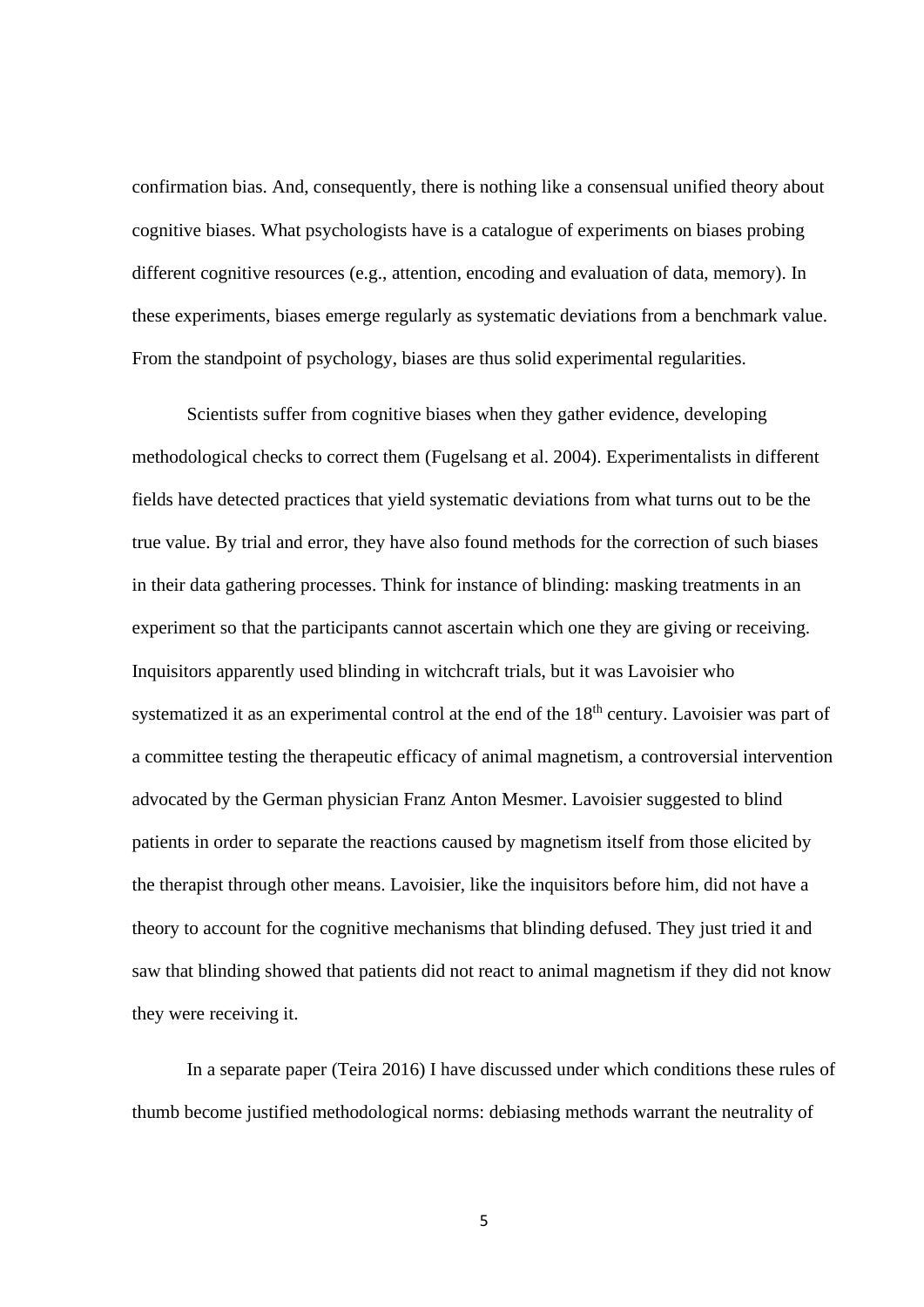the experiment regarding an agreed list of potential interferences (such as the preferences of the participants). My claim is now that depending on how cognitive biases are understood in a discipline, the debiasing rules of thumb will yield methodological norms of at least two kinds: rules and standards. This is a legal distinction that goes as follows (Luppi and Parisi 2011). Rules are norms that can be rendered into conditionals of the form if X, then Y: "Dogs are not allowed in the bar" can be paraphrased as "If X is a dog, then X is not allowed in the bar". Standards are instead norms open to interpretation: "Only good dogs are allowed in the bar" requires that somebody assess the character of the dog, before letting it in.

I contend that if cognitive biases are understood as causal interferences in the data gathering process, the debiasing norms will be better articulated as rules. In experimental fields such as physics or medicine, biases are usually understood as uncontrolled causal factors with an influence in the intervention under study (Staley 2004; Chalmers 2006). The understanding of causality may be rough. In medicine, the causes of disease or the statistical analysis of causation about 150 years old now. Yet, for centuries, medical researchers have shared a rough grasp of the differences made by the various elements in a treatment and, in particular, by the preferences of the physicians and patients. These preferences introduce cognitive biases when testing treatments: as we already saw, blinding emerged to control for the patients' preferences and make sure that they had no role in the ascertainment of the treatment effect. Randomization was introduced in the  $18<sup>th</sup>$  century as a simple correction for the selection bias introduced by physicians who allocated treatments depending on the characteristics of the patients. Debiasing methods warrant a fair test, facilitating a like with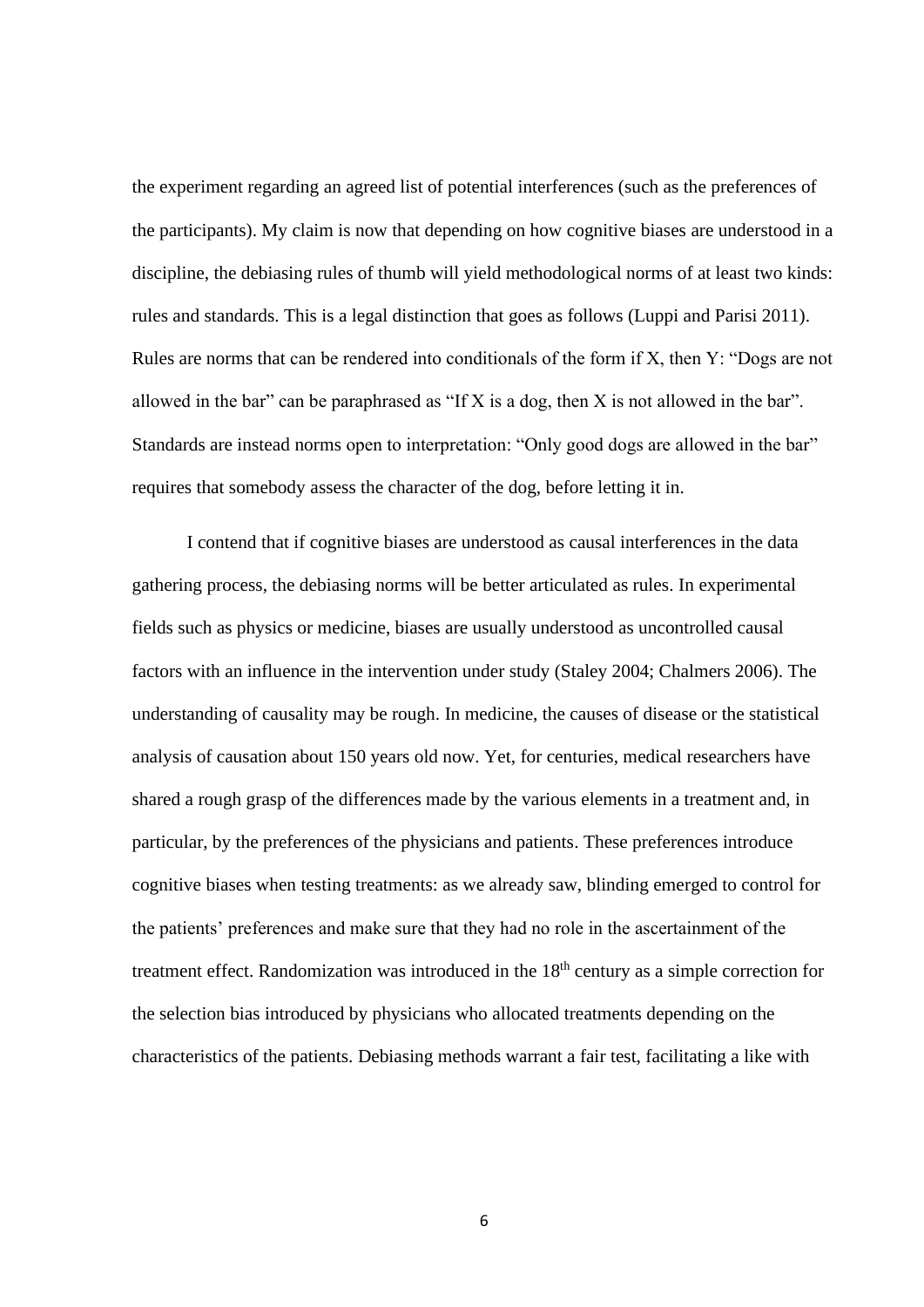like comparison between treatments in which the preferences of any participant play no role in the data generation process.

If cognitive biases are understood as causal confounders, debiasing methods will better adopt the format of a conditional rule: if, at any given stage in the experiment, there is a potential risk of bias, the relevant correction should be implemented. E.g., if there is a risk of a physician allocating treatments according to her preferences, randomize; if there is a risk of a patient reacting to a treatment according to his preferences, blind the treatment. Why a rule better than a standard? The economic analysis of law has shown that, under certain assumptions, rules are more effective than standards in order to prevent conflicts of interest (Fon and Parisi 2007). Standards require interpretation and are therefore open to self-serving implementations; rules are comparatively automatic: if the antecedent condition occurs, a definite action should be triggered.

However, if biases in the data gathering process are not understood in causal terms, standards may provide an easier rendition. This is the case of the interpretative social sciences, where instead of searching for causal regularities, research aims at capturing singular phenomena in mostly qualitative terms. The biases interfering in the data gathering process are here understood as distortions in the interpretative process: e.g., researchers misinterpreting the data due to their own prejudices. As we are going to discuss next, ethnocentrism in anthropology is perhaps the most prominent example of this understanding of bias. For this sort of cognitive bias, there is no obvious hard trigger, since research is not understood causally: the distortion is usually perceived by a competent third party. Therefore,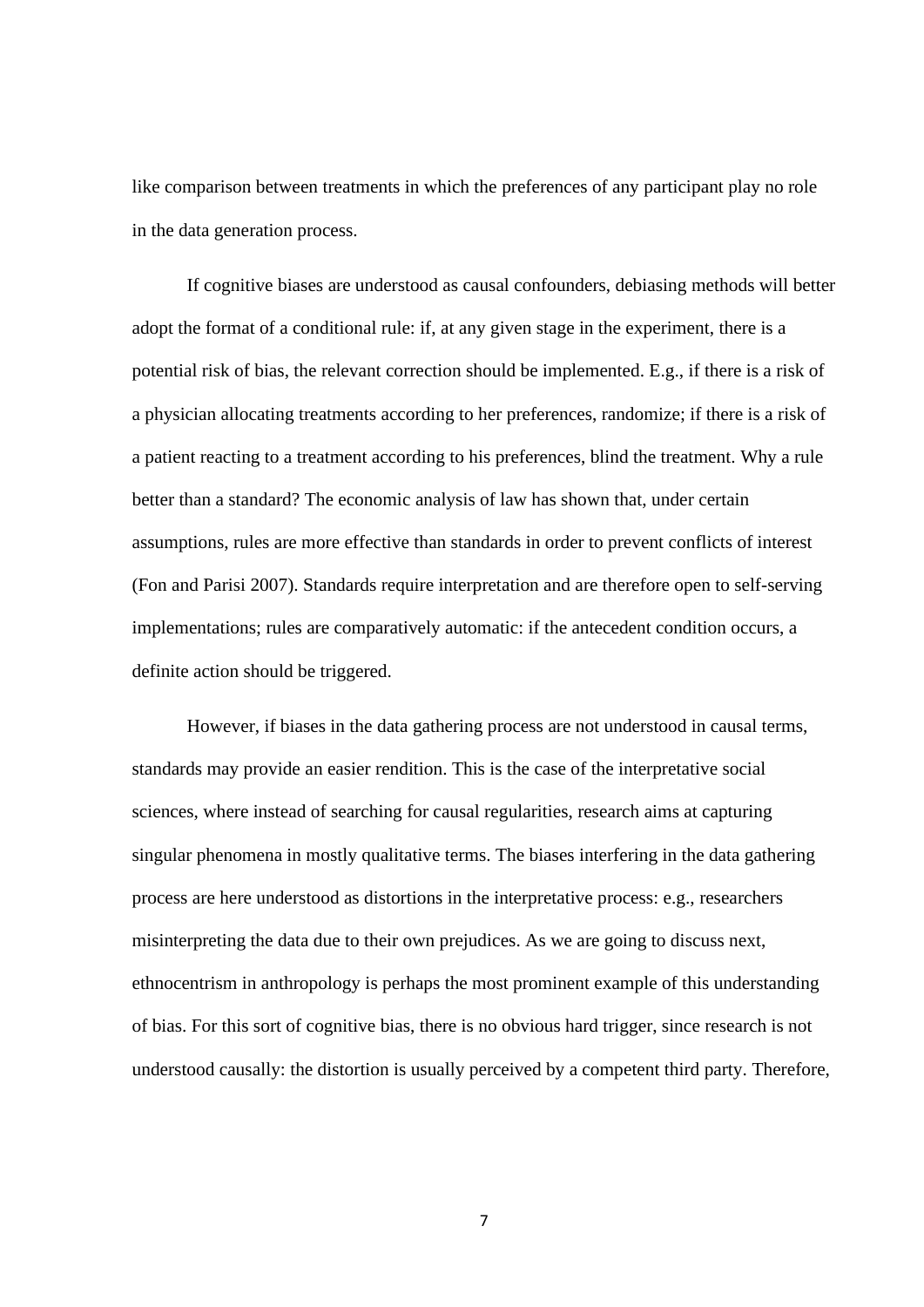the debiasing methods are better rendered as standards to be interpreted by an expert, as we are going to illustrate next with cultural relativism.

## 3. Cultural Relativism as a Debiasing Standard

Historically, there have been many different rules of thumb warning about the different cultural perspectives in a report –e.g., Xenophanes (570-480BC) warned about different people attribute their own characteristics to their gods. However, the transformation of these rules of thumb into a methodological norm came only with the institutional rise of anthropology as a scientific field, a process that took place mainly in the US during the first half of the 20<sup>th</sup> century. Franz Boas, the leading advocate for cultural relativism, was also one of the founding fathers of the discipline, contributing through his students to establish many graduate programs in the US. In these programs, cultural relativism became one of the defining traits of the profession.

Franz Boas systematized this rule of thumb as a professional standard throughout his life-long debate against a hierarchical view of cultures, typical of so many 19<sup>th</sup> century anthropologists (Hatch 1983). Drawing on extensive ethnographic evidence, Boas used human variability to argue against any causal inferences in anthropology and, in particular, against those who ranked biological or cultural traits in terms their purported superiority. Underlying the hierarchy there would be a causal genealogy, in which the simpler forms would precede and bring about the more complex. For Boas, instead, there were neither laws in culture nor unambiguous categories capturing different instantiations of a given phenomenon in different cultural setups. There would not be either statistical tool powerful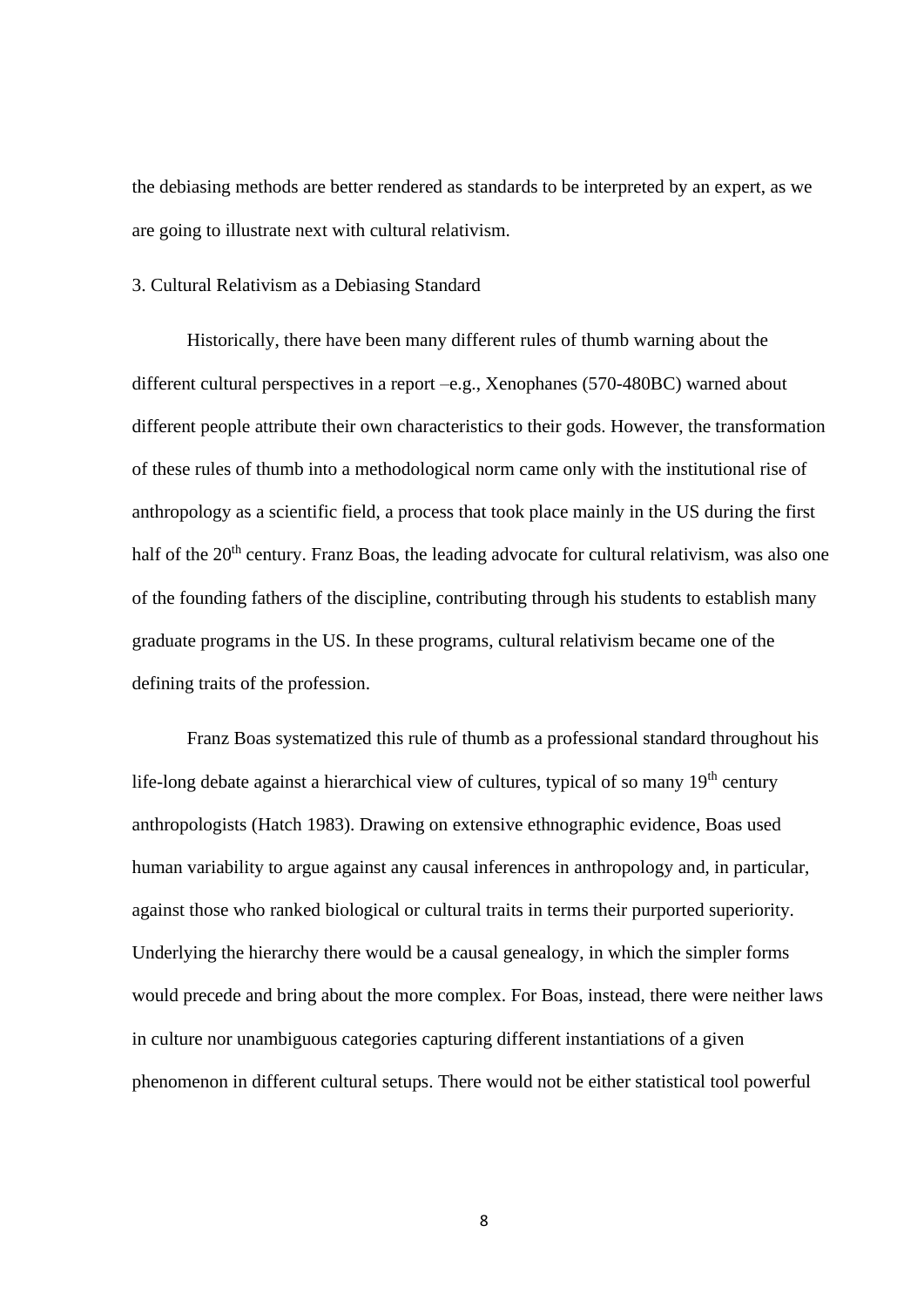enough to decompose human variability into specific causal factors with separate contributions to either biological or cultural phenomena (Boas [1936] 1940, 309). According to Boas, whatever general structures there could be in a given culture, the individuals operating from within constantly transform them. Even external interventions alter the phenomena under study. For Boas, this is why the ideal of experimental control could not be achieved when dealing with cultural phenomena (Boas [1932] 1940, 256) The anthropologist should rely instead on participant observation: spend time in a culture and create an extensive record of its different practices, trying to capture what's specific to them.

In this context, Boas warned against those anthropological analyses that imposed their own cultural categories on their topic. He wanted "freedom from cultural prejudice". Boas' disciples dubbed this prejudice *ethnocentrism*, "the point of view that one's way of life is to be preferred to all others" (Herskotvits [1955] 1973). Boas gave no methodological recipe for the correction of this prejudice, other than "the intensive study of foreign cultures of fundamentally distinctive types" (Boas and Benedict 1938, 685). For Boas and his school, extended fieldwork, thorough learning of the local language, detailed notes written up daily while in the field, and the prohibition on premature or uncritical generalizations seemed to be the natural remedy for ethnocentrism.

The Boasian school systematized this general warning against prejudice into cultural relativism. Perhaps the most popular formulation is Melville Herskovits': "Judgments are based on experience, and experience is interpreted by each individual in terms of his own enculturation." (Herskotvits [1955] 1973, 15). Like Boas, Herskovits never discussed the psychological mechanisms triggering ethnocentrism, but he also praised culturally immersive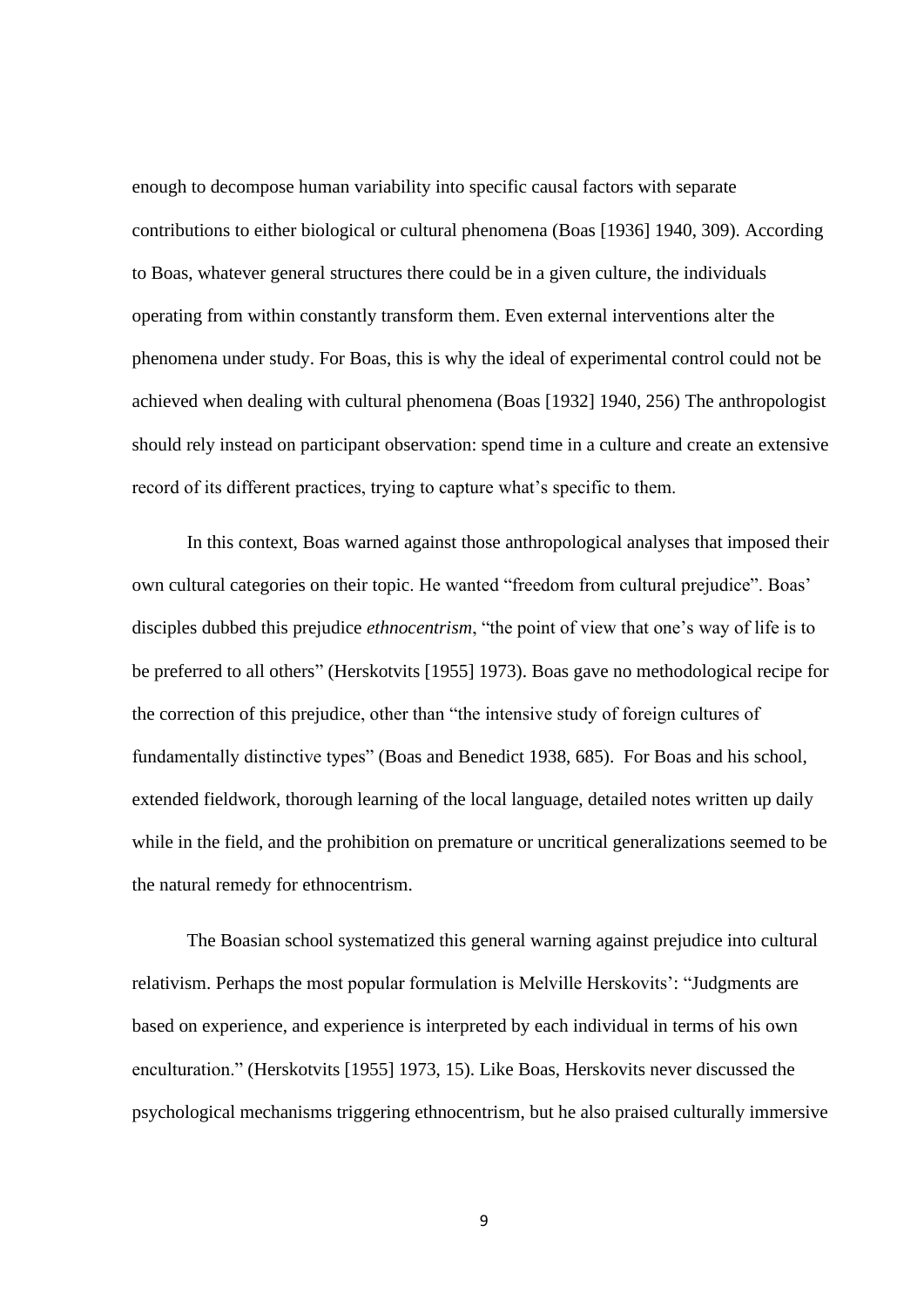fieldwork seemed as the best correction for ethnocentrism (Herskotvits [1960] 1973, 246). It was necessary to engage with the subjects under study until the anthropologist could grasp individuality beyond any stereotype.

Unlike in those experimental fields in which data are gathered through controlled interventions, the Boasians relied instead on participant observation. For them, biases could not be causal confounders, but rather interpretative prejudices. Rather than targeting any particular cognitive mechanism triggering them, they opted for warnings in the form of a standard like: "Only culturally unbiased reports are admissible" –or, using Herskovits' own terms: "Accept only reports without judgments based on the experience of the anthropologist's own enculturation". Third party experts would ultimately decide on whether the resulting ethnography had any trace of the author's cultural prejudices. Ethnocentrism, after all, would be a cultural phenomenon for which there would be no single causal structure to correct and detecting it is equally a matter of interpretation.

The success of this norm among US anthropologist was due mostly to the preeminence of Boas and his school in articulating and staffing the first graduate programmes in the country. Historians of the social sciences have sometimes argued that this professional aspiration to a bias-free discipline was a rhetorical device: scientist vindicated their impartiality to better advise the policy-makers. Instead, thanks to their fight against ethnocentrism, Boasian anthropologists became a leading critical voice on US foreign policy, so it is difficult to find any professional self-serving interest in cultural relativism. What we find instead among US anthropologists is an incensed disciplinary debate on the existence of a hierarchy of racial and cultural traits. The presentation of ethnographic evidence contaminated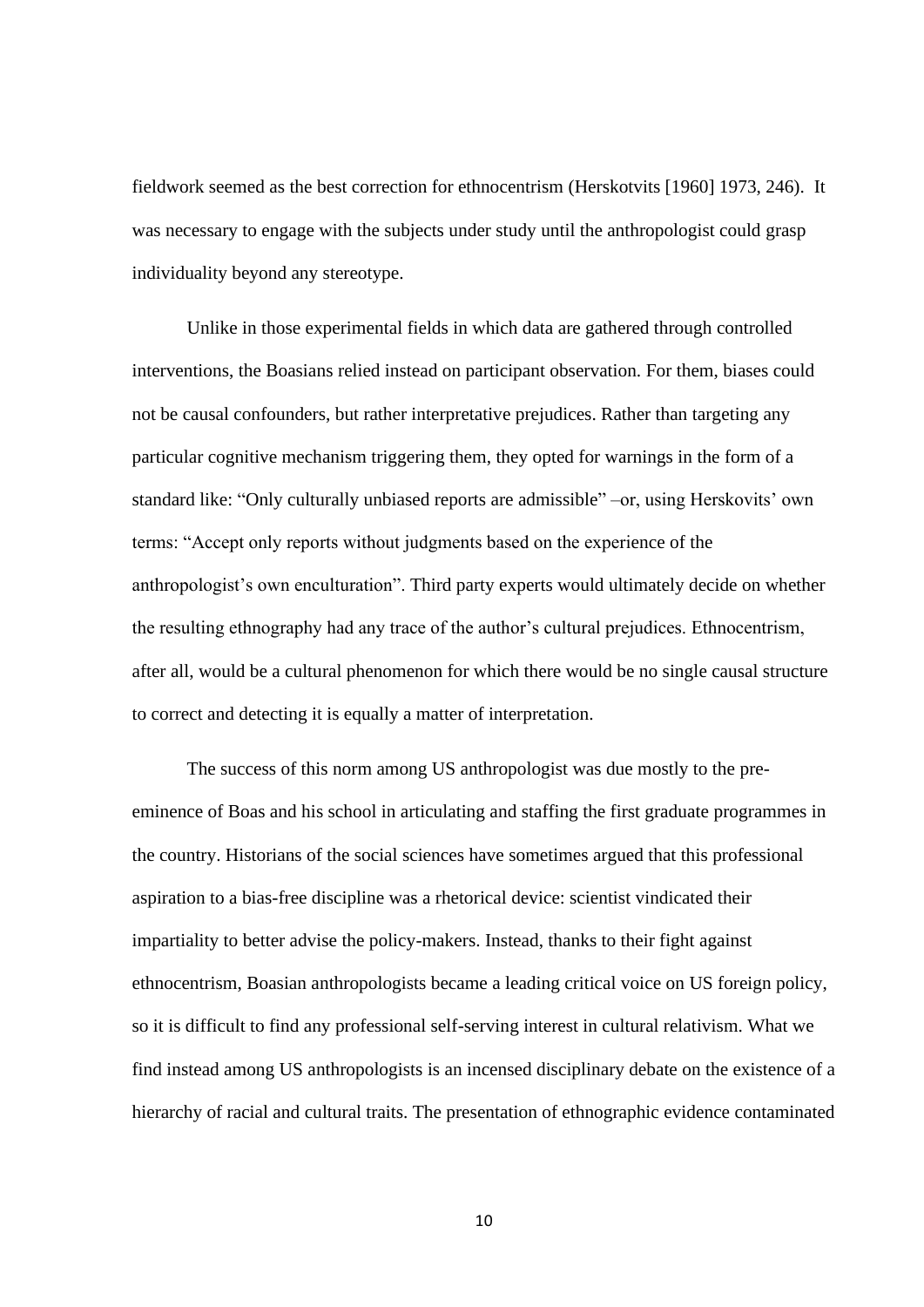with ethnocentric biases provided, for the Boasians, a biased confirmation of such hierarchies. In order to settle the debate, it was necessary to agree on what counted as unprejudiced evidence for the profession. Whereas debiasing rules successfully settled these debates on the neutrality data in experimental fields, I want to defend next that if cultural relativism ever contributed to the professional consensus of anthropologists, it was never because they agreed on how to use it as a debiasing standard.

# 4. What Counts as Unbiased Anthropological Data?

Debiasing rules (of the form "If X, then Y") anticipate all those point in the data gathering process in which a bias may interfere and prescribe a definite action to prevent it. Methodological standards of the form "Only culturally unbiased reports are admissible" are open to interpretation: what counts as a bias and who should decide whether it is affecting the report? The problem is, of course, that there is no single source of authority among anthropologists to decide whether the standard has been breached. In fact, anthropologists have been debating for decades how to balance the authority of the different informants within a group. Should they be the oldest non-Westernized members of a group? (Herskotvits [1958] 1973, 88) himself suggested instead to "observe a wide range of persons in as many situations as possible", independently of age, gender, etc. Methodologists of participant observation recommended relying not just on informants, but also on anthropological theory, introspective examination, etc. However, these recommendations rarely disambiguate the standard of cultural relativism precisely enough to establish whether it has actually been breached. In other words, formulated as a standard, cultural relativism does not allow anthropologists to reach a consensus on the quality of an actual dataset.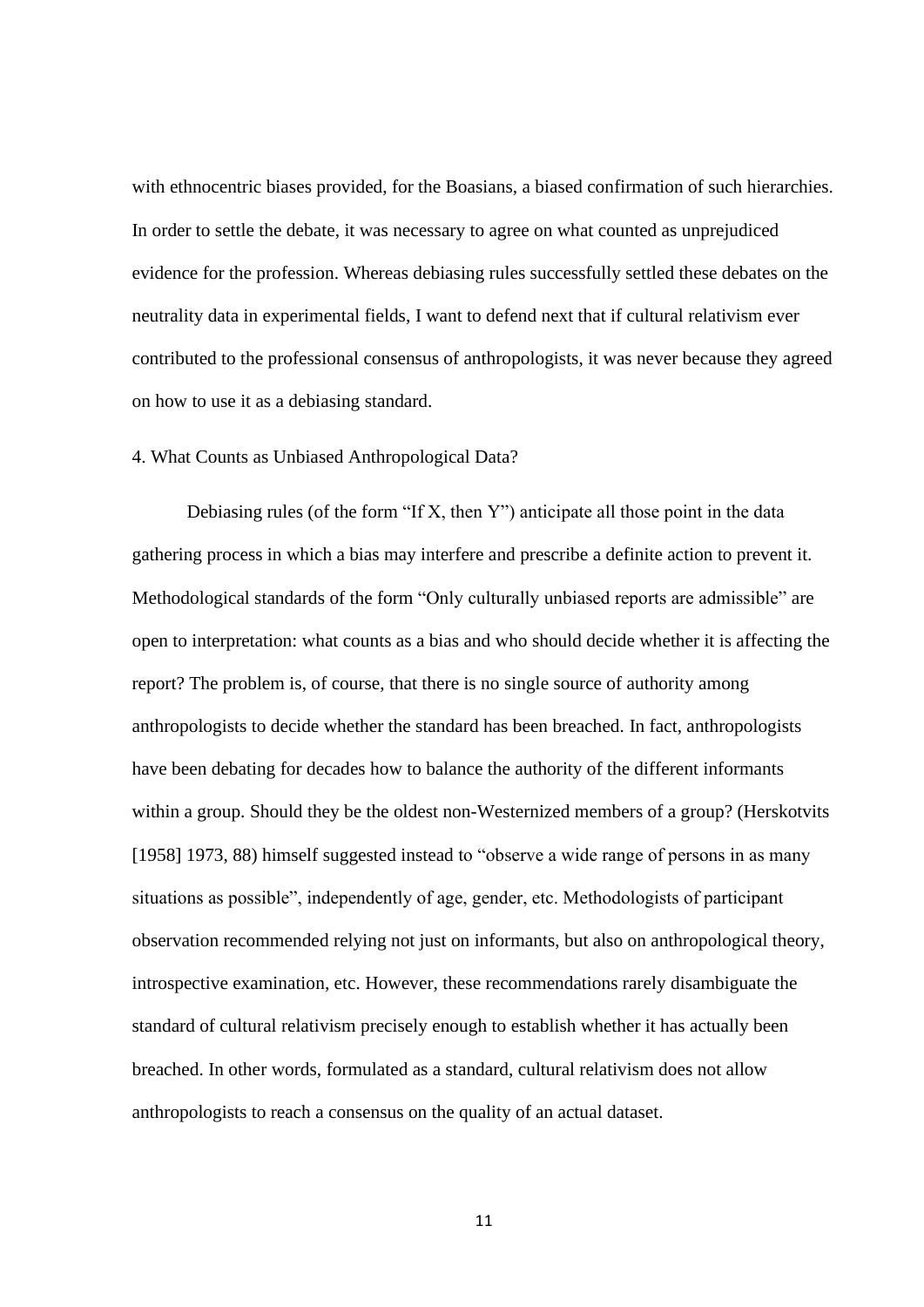In order to make my case, I have explored the 329 mentions of the keyword *ethnocentrism* featuring in the JSTOR collection of the *American Anthropologist*, the journal of the American Anthropological Association. I have focused on accusation of bias raised against particular papers and the exchanges that followed in the commentaries section. The number of these exchanges is low, as one may expect from a scholarly journal in which editors and reviewers should have screened off the grossest forms of ethnocentrism. Yet, the remaining controversies illustrate my point that invoking the universal agreement on the standard of cultural relativism does not help much in deciding whether it has been breached. I will provide just a couple of examples.

(Balzer 1981) presents a theory about the rituals of gender identity among the Siberian Khanty within a general discussion of religious syncretism. (Child and Child 1985) challenge the concept of *female pollution* in Balzer's theory, since it would present a negative view of menstruation that is not supported by "the material she presents" and would reveal instead a projection of Balzer's own cultural values. Balzer's response is that this negative view is present among Khanty women, as documented by practices (e.g., female exclusion to menstrual huts) and semantic analyses of Khanty vocabulary on menstruation. Other ethnographies would confirm her interpretation. (Balzer 1981) also warns that anthropologist should not fall into "reverse ethnocentrism traps" by wishing that menstruation were viewed more positively in other cultures than in the anthropologist's own. In other words, (Child and Child 1985) would challenge the use of a negatively connoted Western theoretical concept (*pollution*) on Khanty material. (Balzer 1981) defends this use as appropriate given the negative connotation menstruation has among the Khanty. In other words, for Balzer one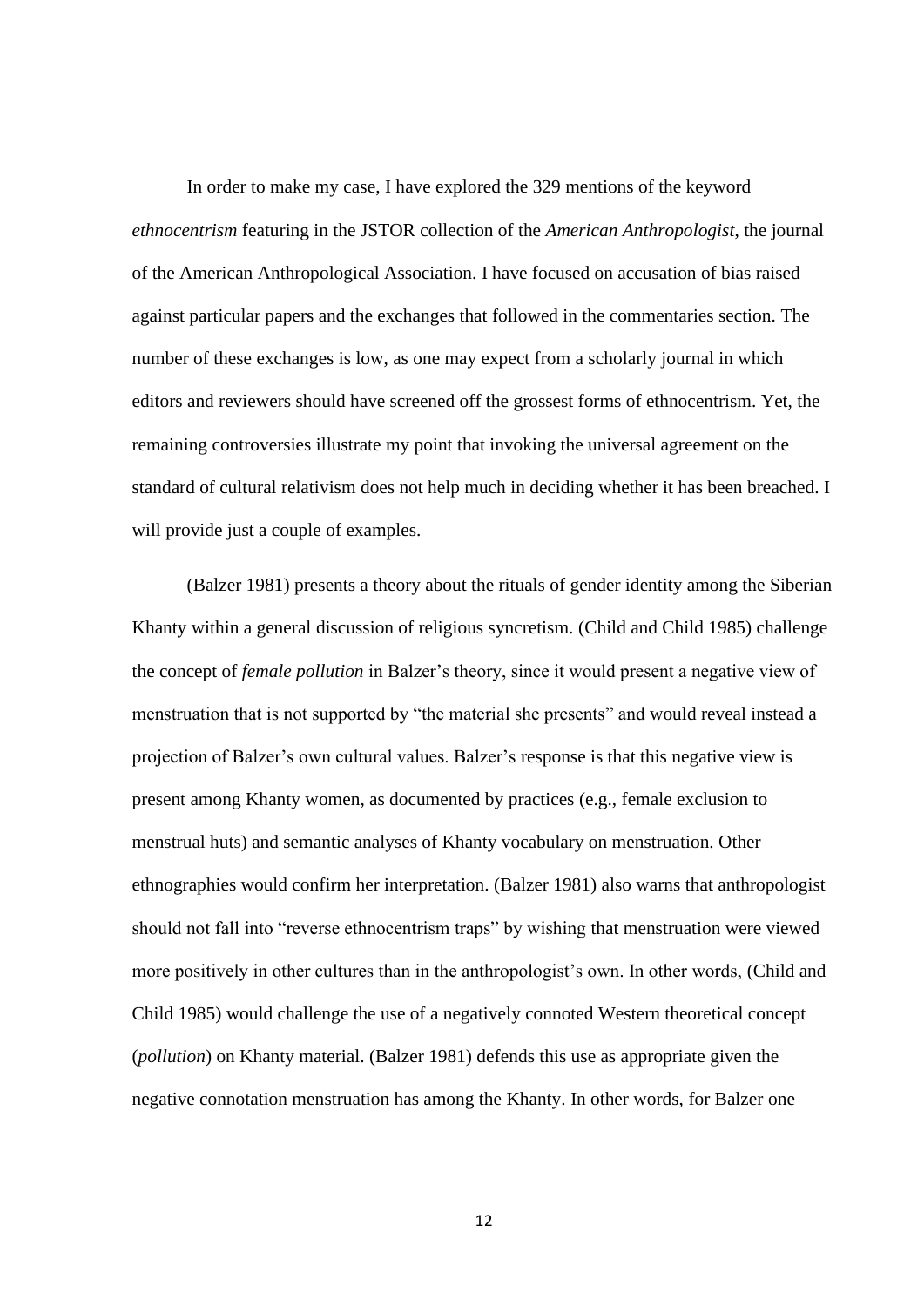abides by cultural relativism to the extent that there is a match between the negative values in the source and the target culture. Seeking any mismatch (via positive connotations) would reveal instead, for Balzer, an ethnocentric slip. Who is interpreting the standard correctly here?

(Foin and Davis 1987) use data from Maring ethnographies to test formal models of human population dynamics. (LiPuma 1988) accuses them of ethnocentrism for understanding Maring social practices in terms of their own "Western materialistic ideology", since (Foin and Davis 1987) would explain emigration by causal factors (number of pigs) that are not reflected on Maring "cultural concepts and practices" on emigration. (Davis and Foin 1988) reply makes explicit that they are just formalizing other anthropologists' work without assessing their assumptions. Yet, they suspect, LiPuma's objection are not about the details of their model, but rather about mathematical modelling in anthropology. In my own words, imposing (Western) causal structures on (non-Western) holistic webs of practices would count, for LiPuma, as a breach of cultural relativism. For Davis and Foin, this is just a methodological disagreement on explanation. Again, it is far from clear who is interpreting the standard correctly here.

These two examples illustrate very abstract forms of (purported) ethnocentrism, where the cultural prejudice lies in a particular theoretical standpoint. All the involved parties adhered to the standard of cultural relativism, but this shared commitment does very little to close the conflict, precisely because there was no agreement about what counted as bias. Both parties can see each other as biased by different parts of their own culture, triggering debates that are impossible to close on the basis of the cultural relativism standard alone since there is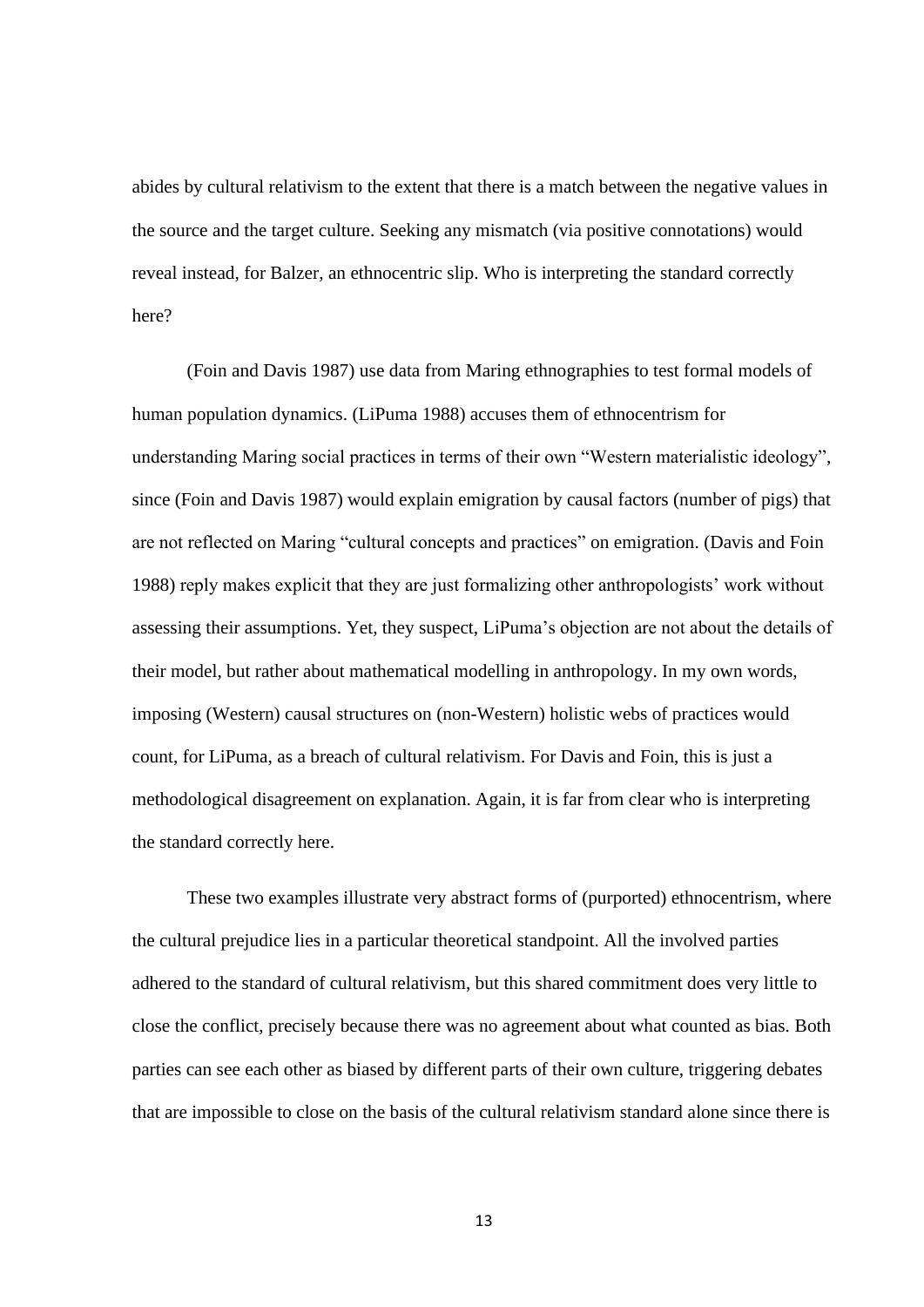no consensual authority to adjudicate it. If cultural relativism was born in the context of a debate on the purported superiority of some cultural forms, we may conclude that, on its own, it did very little to close it.

5. Concluding Remarks: Why Not Rules Instead?

I have argued that cognitive biases are controlled with methodological norms of, at least, two formats: rules and standards. In experimental disciplines with a causal approach, debiasing rules seem easier to formulate and implement, because they target the particular points in the data gathering process in which bias may emerge, prescribing definite actions to control for them. In non-causal forms of research, like participant observation in anthropology, cognitive biases appear as interpretative slips, for which there are no fixed *ex ante* corrections. Methodological norms like cultural relativism are formulated as standards instead, creating the problem of adjudicating them for particular pieces of evidence. As we just saw in the previous section, anthropologists do not seem to agree on how to carry out this adjudication process, whereas rule-based experimental fields exhibit, *prima facie*, a substantive consensus on biases and debiasing methods. In pharmacology, a field fraught with financial conflicts of interest professional bodies like the Cochrane collaboration have produced reference lists of biases and debiasing methods to score the quality of trial evidence that are regarded as a benchmark and elicit a broad professional consensus as to what counts as good trial evidence (Sterne et al. 2019). Instead, the American Anthropological Association, perhaps still faithful to Boas, has just generically promoted cultural relativism, without any guideline about how to detect it and correct it.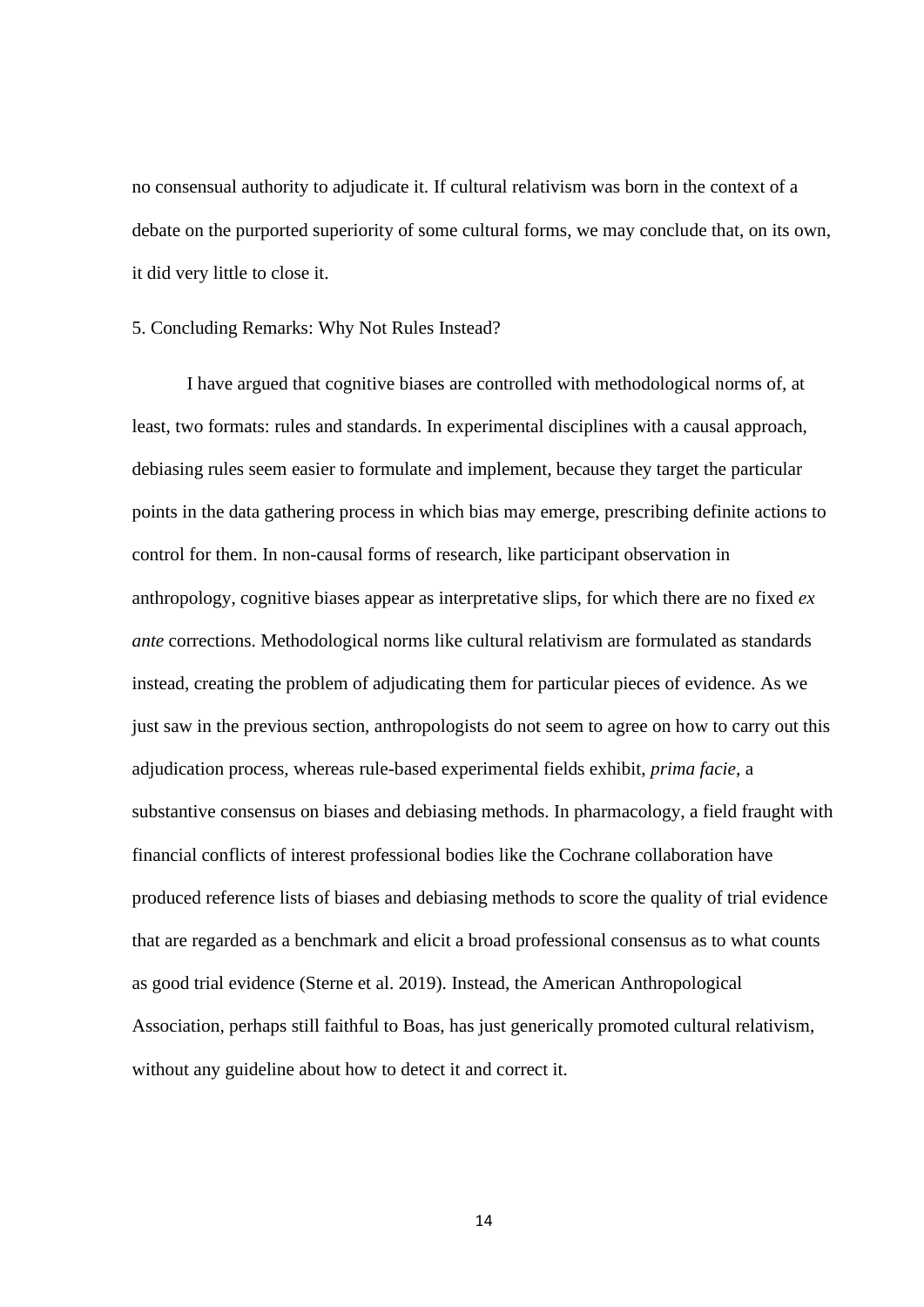We may finally wonder why it is that this lack of consensus on ethnocentrism does not apparently hinder research in anthropology. In my view, there are two complementary reasons. On the one hand, cultural relativism may be a simple guideline for reporting, more than an actual correction for any bias. On the other hand, in as long as anthropologists do not build up generalizations, they do not need to rely on each other's reports, aggregating their evidence.

Cultural relativism maybe just a guideline in the process of generating ethnographic evidence: it is about not expressing dismay whenever confronted by practices that struck the anthropologist as illogical or repugnant (Brown, xa, and F 2008, 367). However, the anthropologist may entertain such thoughts in private, provided they are not included in the field notes ore the published report. A notorious case in point was Bronislaw Malinowski whose private records about his experience with the Trobrianders are significantly more ethnocentric than his famous monograph (Malinowski 1989). Nonetheless, the latter were considered for decades masterpieces of fieldwork. However, even as reporting guideline, cultural relativism may be challenged. Colin Turnbull famously lost his "anthropological cool" during his time with the Ik, a severely deprived culture in Uganda in which there was very little cooperation among its members in order to avoid any sharing of their scarce resources. Turnbull not only reported his shock in print, but recommended that the Ik were disbanded and its members incorporated into more socially cohesive cultures (Turnbull 1972). For many anthropologists, Turnbull was guilty of breaching cultural relativism, contaminating his report with his own value judgments (Wilson et al. 1975). But Turnbull defended his report arguing that the anthropologist "should present his involvement as part of the data", so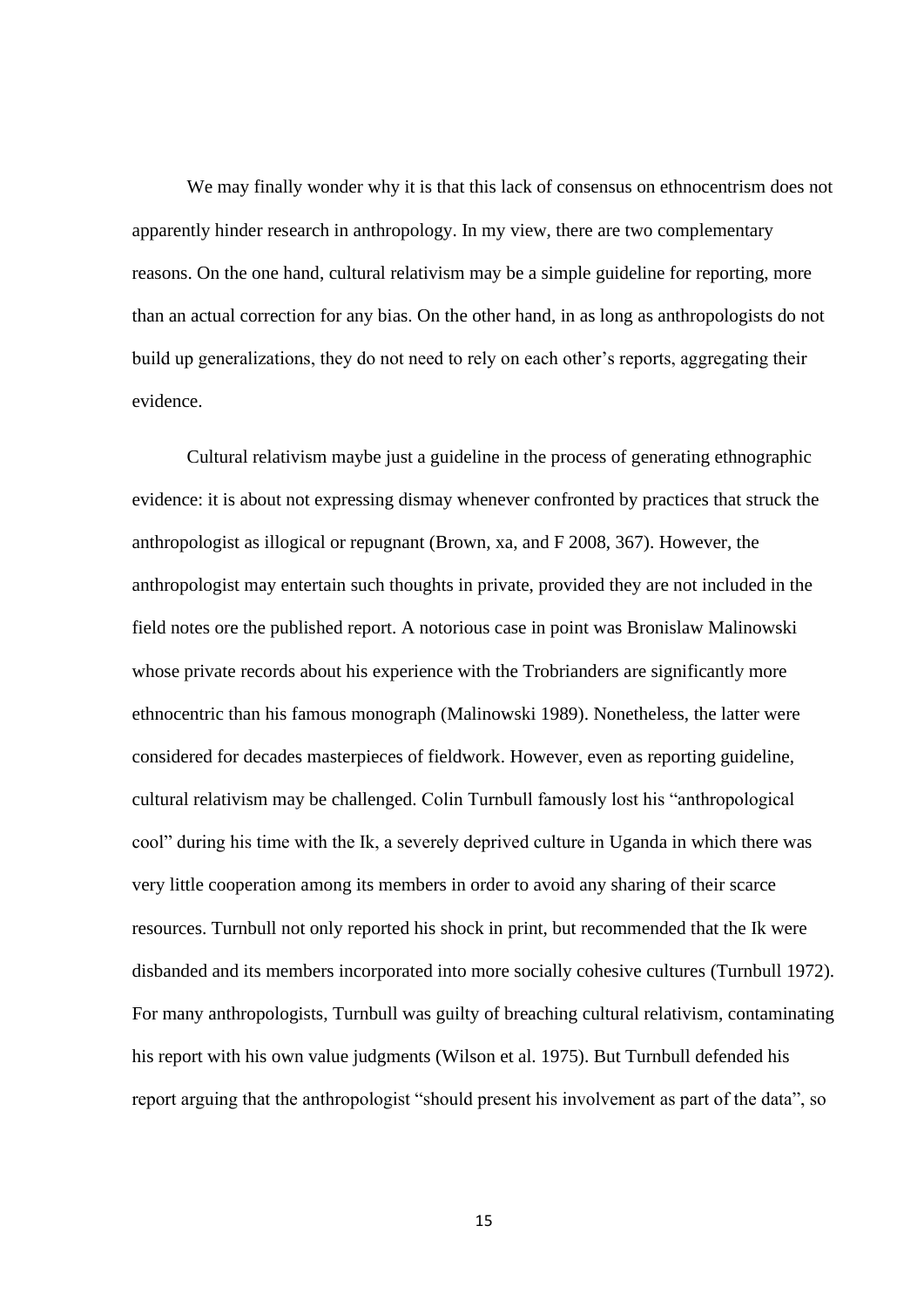the reader can assess the involvement itself "as data" and discount it like any other characteristic of the ethnographer (Wilson et al. 1975, 356). Perhaps the lack of professional consensus as to what counts as ethnocentrism is not a problem because each individual anthropologist can read this way other colleague's work. I.e. discounting what in her own definition counts as biased in a report and building up on whatever else is left.

This should not be a problem to the extent that anthropologists can dispense with consensual forms of evidence aggregation. Again, the comparison with pharmacology is useful: having a standardized score of the risk of bias in a clinical trial (depending on whether it is randomized, blinded, etc.) is crucial for aggregating evidence from different trials into meta-analyses. Here, the risk of bias in a dataset can be transformed into a numerical weight that will ponder the influence of each single trial in the aggregated conclusions about treatment effects. Anthropology has instead evolved into more and more extreme forms of particularism (Jarvie 1993): each ethnography reports about the events a particular anthropologist witnessed without any pretence of generality as to what happened before (or will happen after) the fieldwork. For some, an ethnocentric ethnography may be a case of professional misconduct, but no data point is not lost for further analysis. If at any point, there is a paradigm shift in anthropology such that generalization and comparison become acceptable again, it will be probably be useful to transform the current standard against ethnocentrism into a set of debiasing rules capable of adjudicating debates. After all, several rules of thumb seem to be already at work among practitioners (length of the field visit, command of the language, systematicity of the field notes, etc.). Transforming these informal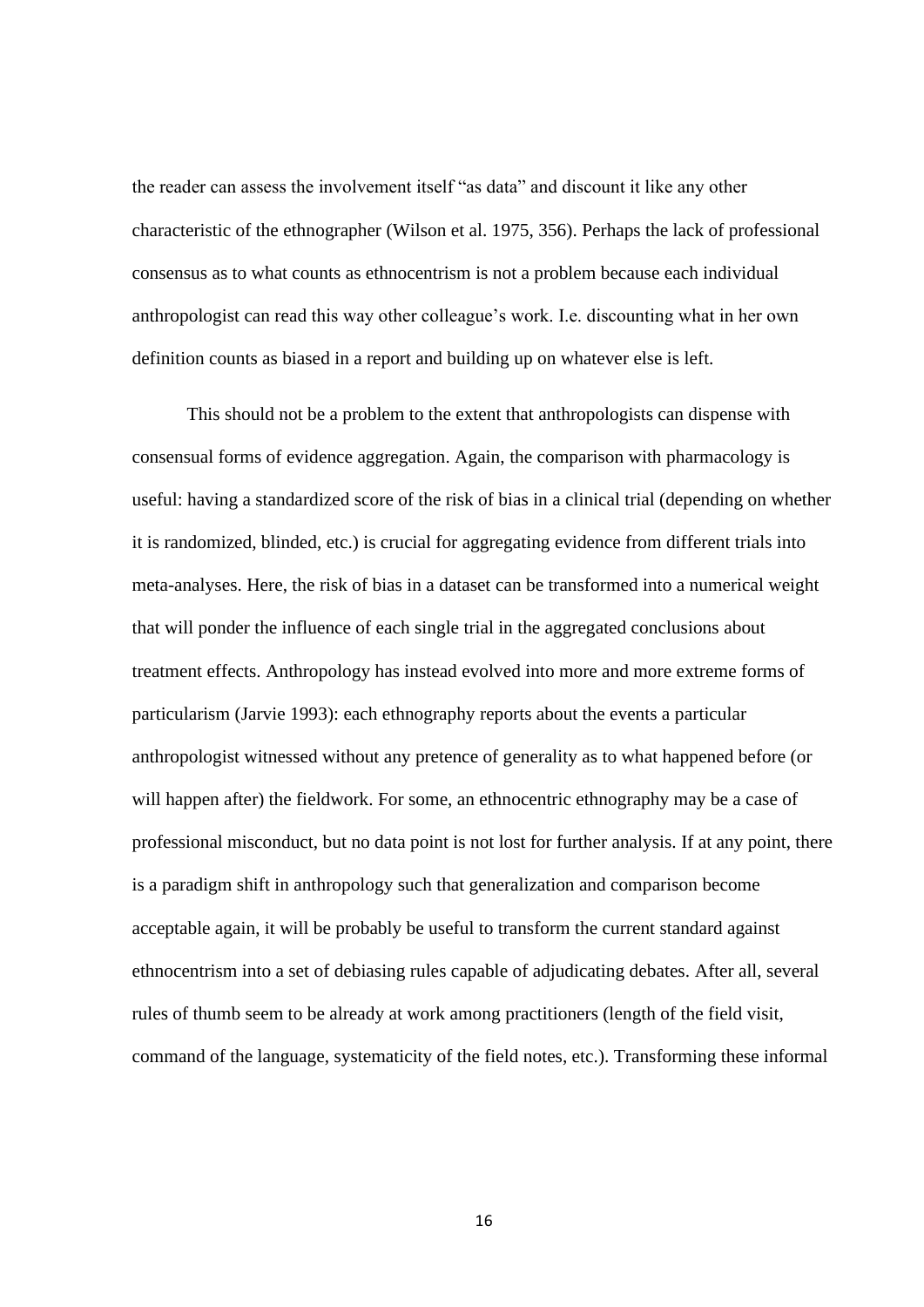prescriptions into formalized debiasing rules, conventional as they may be, will be more effective at controlling for cognitive biases than the current standard on cultural relativism.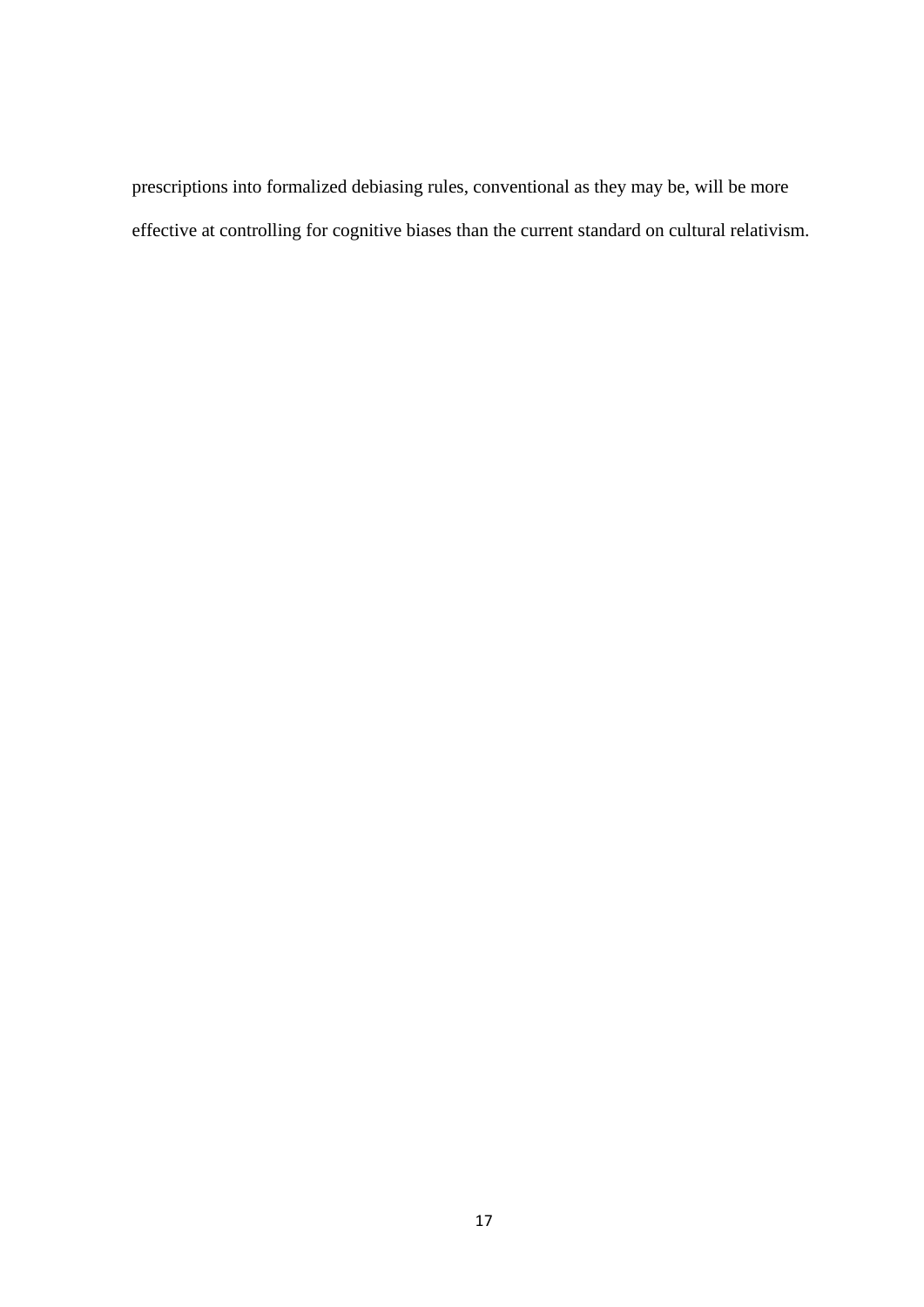#### References

- Balzer, Marjorie Mandelstam. 1981. "Rituals of Gender Identity: Markers of Siberian Khanty Ethnicity, Status, and Belief." *American Anthropologist* 83 (4): 850-867
- Boas, Franz. [1932] 1940. "The aims of anthropological research." In *Race, language and culture*, edited by Franz Boas, 243-259. New York,: The Macmillan company.
- ---. [1936] 1940. "History and science in anthropology: a reply." In *Race, language and culture*, edited by Franz Boas, 305-315. New York,: The Macmillan company.
- Boas, Franz, and Ruth Benedict. 1938. *General anthropology*. Boston, New York etc.: D.C. Heath and Company.
- Brown, Michael, xa, and F. 2008. "Cultural Relativism 2.0." *Current Anthropology* 49 (3): 363- 383.
- Chalmers, Iain. 2006. "Why fair tests are needed: a brief history." *Evidence Based Medicine* 11 (3): 67-8.
- Child, Alice B., and Irvin L. Child. 1985. "Biology, Ethnocentrism, and Sex Differences." *American Anthropologist* 87 (1): 125-128.
- Davis, William G., and Theodore C. Foin. 1988. "Equilibrium Unconsidered." *American Anthropologist* 90 (4): 973-976.
- Foin, Theodore C., and William G. Davis. 1987. "Equilibrium and Nonequilibrium Models in Ecological Anthropology: An Evaluation of "Stability" in Maring Ecosystems in New Guinea." *American Anthropologist* 89 (1): 9-31.
- Fon, Vincy, and Francesco Parisi. 2007. "On the optimal specificity of legal rules." *Journal of Institutional Economics* 3 (2): 147-164.
- Fugelsang, J., C. Stein, A. Green, and K. Dunbar. 2004. "Theory and data interactions of the scientific mind: Evidence from the molecular and the cognitive laboratory." *Canadian Journal of Experimental Psychology* 58: 132-141.
- Hatch, Elvin. 1983. *Culture and morality : the relativity of values in anthropology*. New York: Columbia University Press.
- Herskotvits, Melville J. [1955] 1973. "Cultural relativism and cultural values." In *Cultural relativism: perspectives in cultural pluralism*, 11-34. New York: Vintage Books.
- ---. [1958] 1973. "A cross-cultural view of bias and values." In *Cultural relativism: perspectives in cultural pluralism*, 97-109. New York: Vintage Books.
- ---. [1960] 1973. "The humanism in anthropological science " In *Cultural relativism: perspectives in cultural pluralism*, 242-263. New York: Vintage Books.
- Jarvie, I.C. 1993. "Review Essays : Relativism Yet Again." *Philosophy of the Social Sciences* 23 (4): 537-547.
- Koskinen, Inkeri. 2019. "Relativism in the Philosophy of Anthropology." In *The Routledge Handbook of Philosophy of Relativism*, edited by Martin Kusch, 45-55. Routledge.
- LiPuma, Edward. 1988. "Ethnographic Equilibrium." *American Anthropologist* 90 (4): 970- 973.